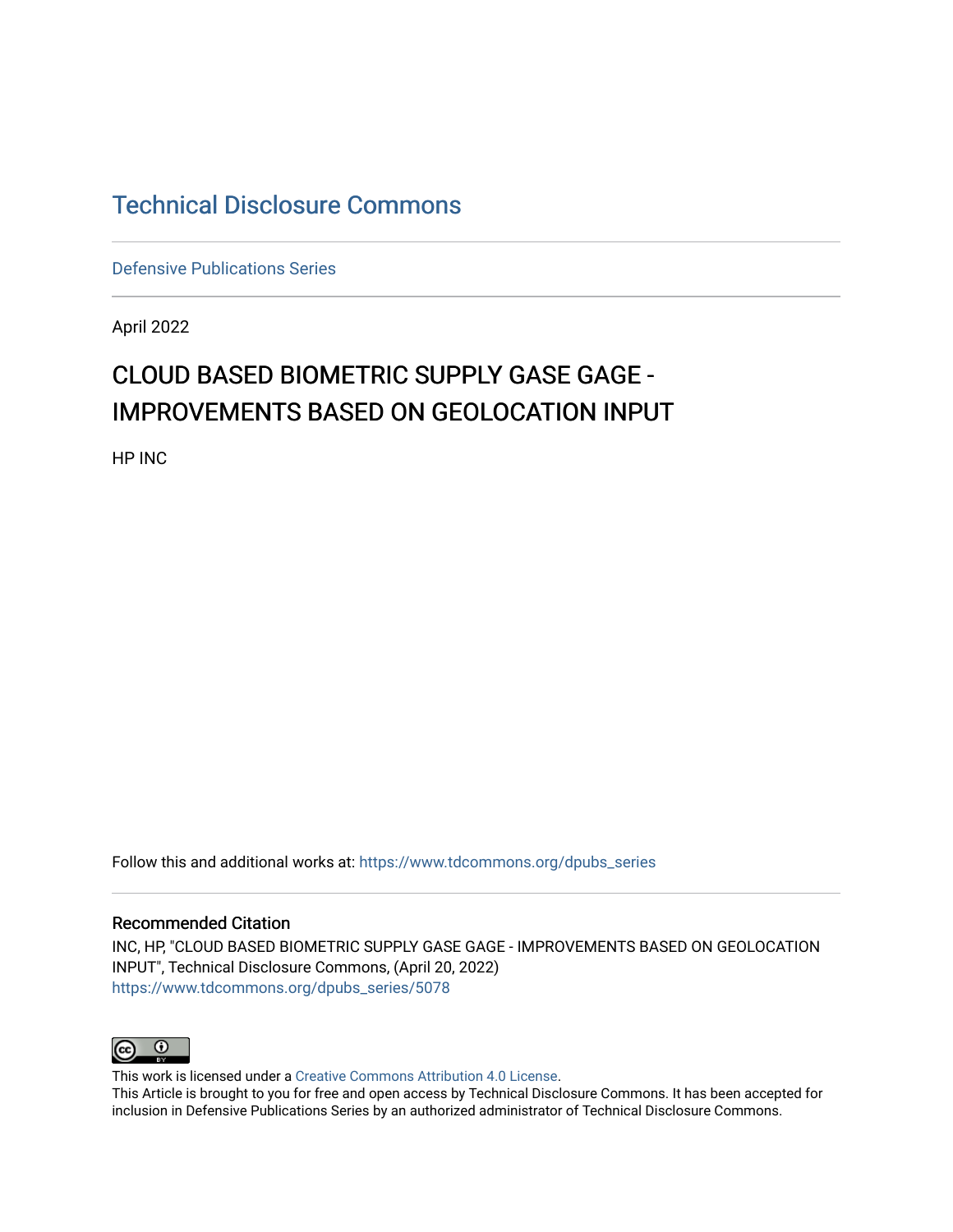### *Cloud based biometric supply gas gage – improvements based on geolocation input*

As more info migrates to a cloud centric customer experience, customer value and experience can be improved by being connected to the cloud. The cloud can be used to improve the connected customer experience by using data in the cloud to fine tune the device/Supply Gas Gage and/or EP system, improving tracking of the toner/ink used/remaining in the installed supplies and improve print quality. Both Ink and toner consumption are influenced by many environmental factors such as temperature, humidity, altitude, etc.

This disclosure addresses specific ink level adjustments based on data that can be assumed or known based on various inputs from the customer and apply altitude corrections to the Supply/Device gas gage to improve resolution accuracy.

The performance of laser EP systems are also affected by altitude. PQ defects such as background toner can occur at high altitudes. EP bias voltages and the corresponding movement of toner are affected by the dielectric constant of the air, which changes with altitude. Bias voltages adjustments can be adjusted to account for dielectric changes due to atmosphere (when they are known).

Using cloud and geolocation to determine printer altitude/meteorological data can be used to update the gas gage to account for barometric differences. In some cases, the cloud could be used to compensate print settings to maintain a standard print performance over a range of printing altitudes.



#### Components

- 1. Cloud Infrastructure
- 2. Reference data (geolocation, weather, technical)
- 3. A device that can receive and process cloud Gas Gage correction data
- 4. Business rules